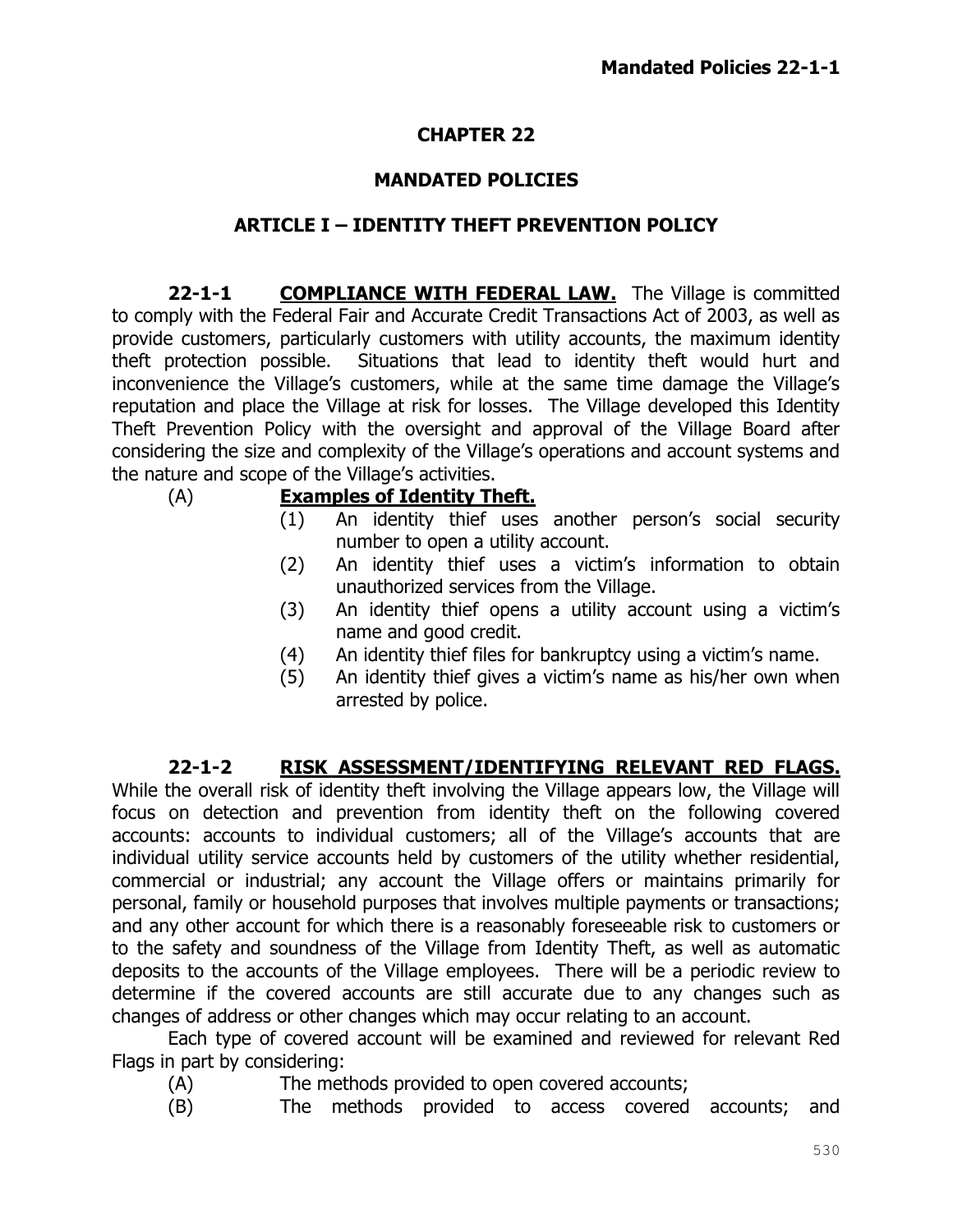(C) Previous experiences with identity theft.

As part of the process, the Village will consider the relevant Red Flags provided by the regulatory guidance, as well as incidents of identity theft that the village and/or the Village customers have experienced and applicable supervisory guidance.

**22-1-3 DETECTED RED FLAGS.** The Village is committed to detecting situations in which identity theft might have or may have occurred.

A "Red Flag" is a pattern, practice or specific activity that indicates the possible existence of Identity Theft. In order to identify relevant Red Flags, the Village considered risk factors such as the types of accounts that it offers and maintains, the methods it provides to open its accounts, the methods it provides to access its accounts and its previous experiences with Identity Theft.

Identity Theft will be combated by detecting Red Flags in connection with the opening of covered accounts and existing covered accounts, such as by:

(A) Obtaining identifying information about, and verifying the identity of, a person opening a covered account.

(B) Authenticating customers' transactions, including photo ID if necessary, plus possible additional verification methods such as a user ID and password.

(C) Monitoring transactions with emphasis on a change of address closely followed by a new service request or a material change in a customer's credit use.

(D) Verifying the validity of change of address requests, in the case of existing covered accounts in order to monitor the diversion of statements as a prelude to possible account manipulation.

**22-1-4 PREVENTING AND MITIGATING IDENTITY THEFT.** In order to prevent and mitigate Identity Theft, the Village will provide appropriate responses to the following Red Flags:

### (A) **Alerts, Notifications or Warnings from a Consumer Reporting Agency.**

- (1) A fraud or active duty alert is included with a credit report.
- (2) A credit reporting agency provides a notice of credit freeze in response to a request for a credit report.
- (3) A credit reporting agency provides a notice of address discrepancy.
- (4) Receiving a report of fraud with a credit report.
- (5) Receiving indication from a credit report of activity that is inconsistent with a customer's usual pattern or activity.

## (B) **Suspicious Documents.**

(1) Documents provided for identification appear to have been altered, forged or unauthentic.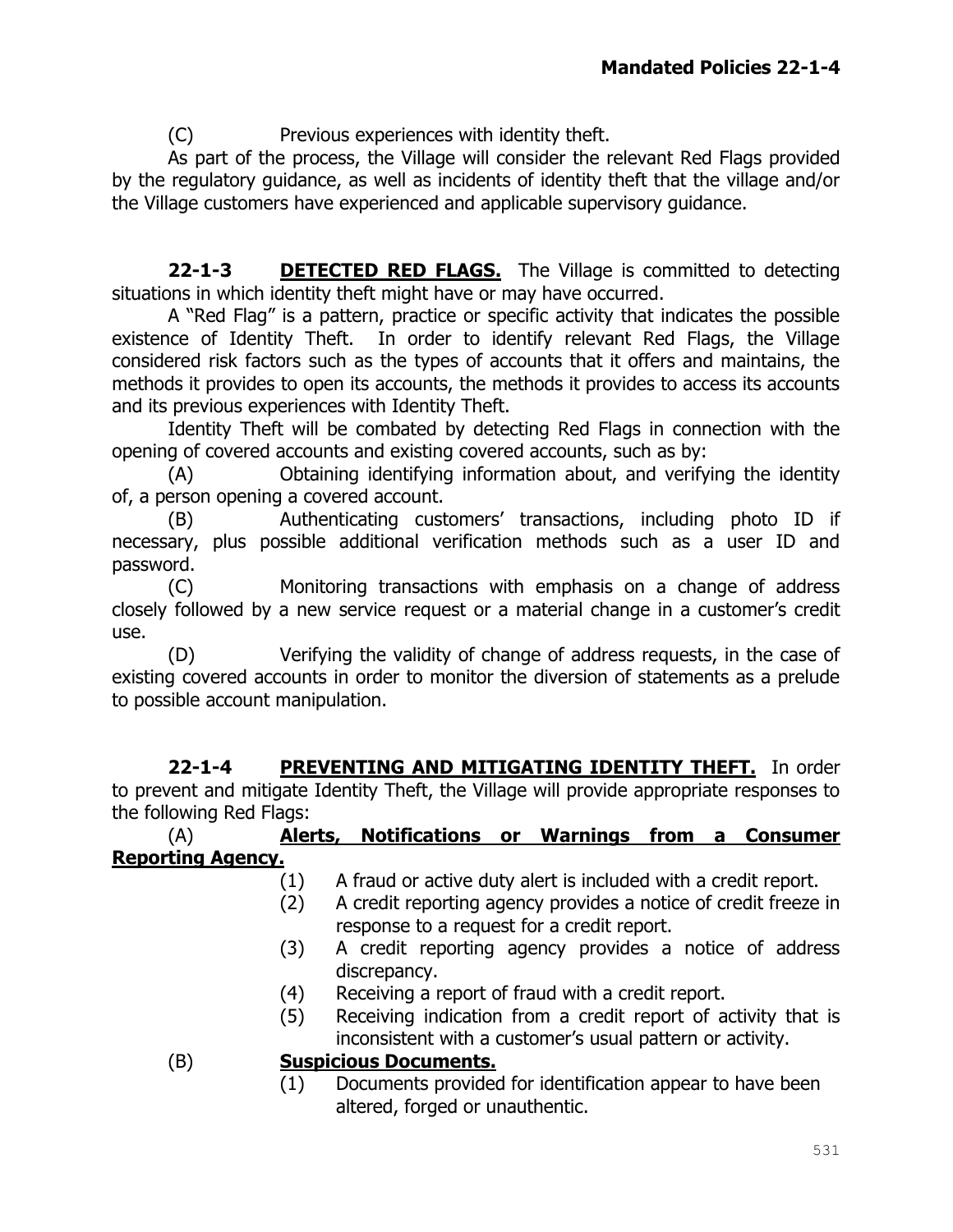- (2) The photograph or physical description on the identification is not consistent with the appearance of the applicant or person presenting the identification.
- (3) Receiving other documentation with information that is not consistent with existing customer information (such as if a person's signature on a check appears forged).
- (4) Receiving an application for service that appears to have been altered or forged.

#### (C) **Suspicious Personal Identifying Information.**

- (1) The person opening the covered account or the customer fails to provide all required personal identifying information on an application or in response to notification that the application is incomplete.
- (2) Personal identifying information provided is not consistent with personal identifying information that is on file with the Village.
- (3) A person's identifying information is the same as shown on other applications found to be fraudulent.
- (4) A person's identifying information is consistent with fraudulent activity (such as an invalid phone number or fictitious billing address).
- (5) A person's social security number is the same as another customer's social security number.
- (6) A person's address or phone number is the same as that of another person.
- (7) A person's identifying information is not consistent with other information the customer provides.

#### (D) **Unusual Use of, or Suspicious Activity Related to, the Covered Account.**

- (1) A change of address for a covered account followed by the Village receiving a request for the addition of authorized users on the account or adding other parties.
- (2) A covered account that has been inactive and then becomes active.
- (3) Payments stop on an otherwise consistently up-to-date account.
- (4) Mail sent to the customer is returned repeatedly as undeliverable although transactions continue to be conducted in connection with the customer's covered account.
- (5) The Village is notified of unauthorized charges or transactions in connection with a customer's covered account.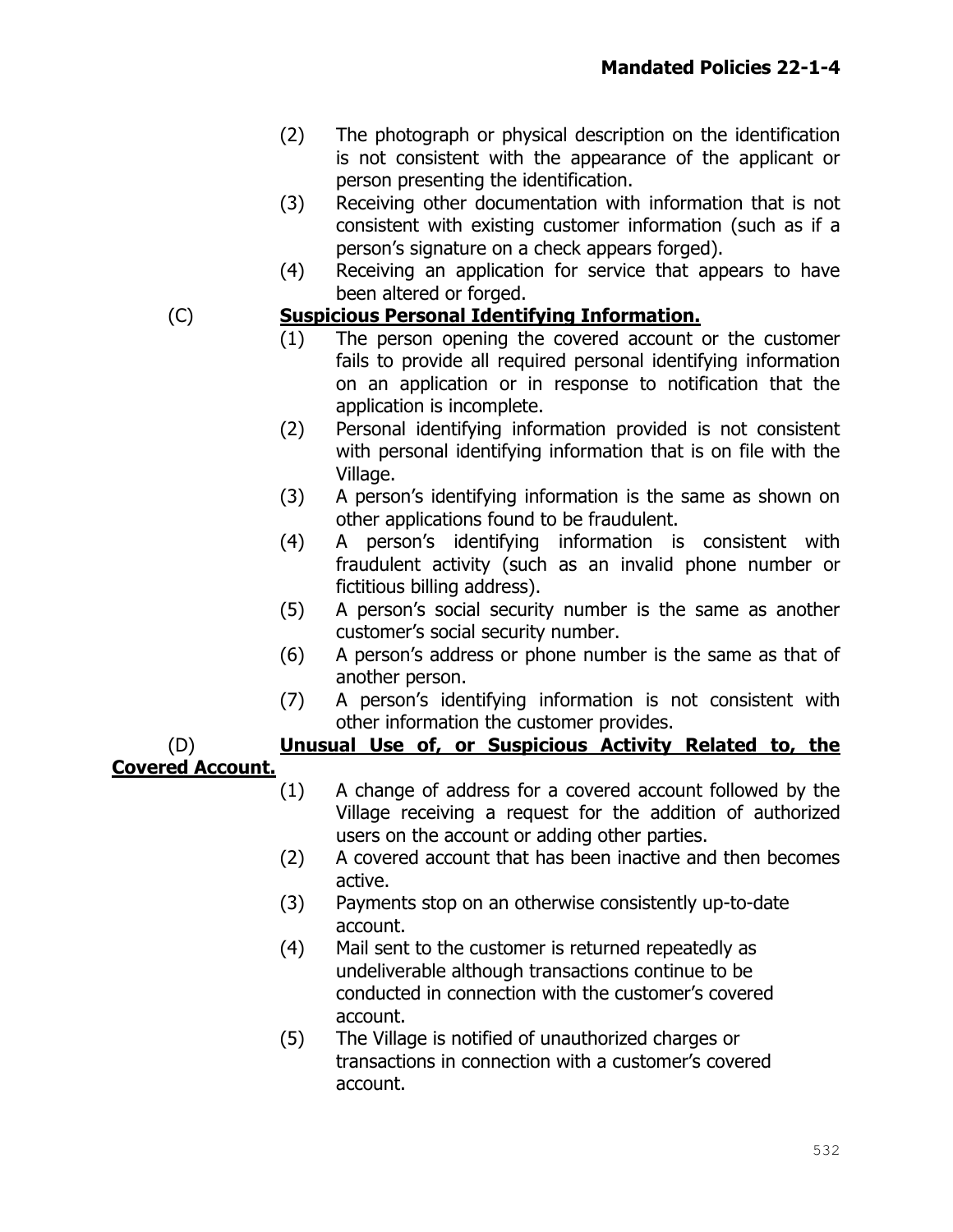- (6) A new account is used in a manner consistent with fraud (such as the customer failing to make the first payment, or making the initial payment and no other payments).
- (5) An account being used in a way that is not consistent with prior use (such as late or no payments when the account has been timely in the past).
- (6) The Village receives notice that a customer is not receiving his/her paper statements.

(E) **Notice From Customers, Victims of Identity Theft, Law Enforcement Authorities, or Other Persons Regarding Possible Identity Theft in Connection with Covered Accounts Held by the Village.**

- (1) The Village is notified by a customer, a victim of identity theft, a law enforcement authority, or any other person that it has opened a fraudulent account for a person engaged in identity theft.
- (2) Should any of the above instances of suspicious activity that could be identity theft occur, the Village will take immediate actions to either prevent or mitigate the situation.

In order to detect any of the Red Flags identified above with the opening of a new account, Village personnel will take the following steps to obtain and verify the identity of the person opening the account:

Steps can include:

- (a) Requiring certain identifying information such as name, date of birth, residential or business address, principal place of business for an entity, social security number, driver's license or other identification.
- (b) Verifying the customer's identity, such as by copying and reviewing a driver's license or other identification card.
- (c) Reviewing documentation showing the existence of a business entity.
- (d) Independently contacting the customer.

In order to detect any of the Red Flags identified above for an existing account, Village personnel will take the following steps to monitor transactions with an account:

Steps can include:

- (a) Verifying the identification of customers if they request information (in person, via telephone, via facsimile, via e-mail).
- (b) Verifying the validity of requests to change billing addresses.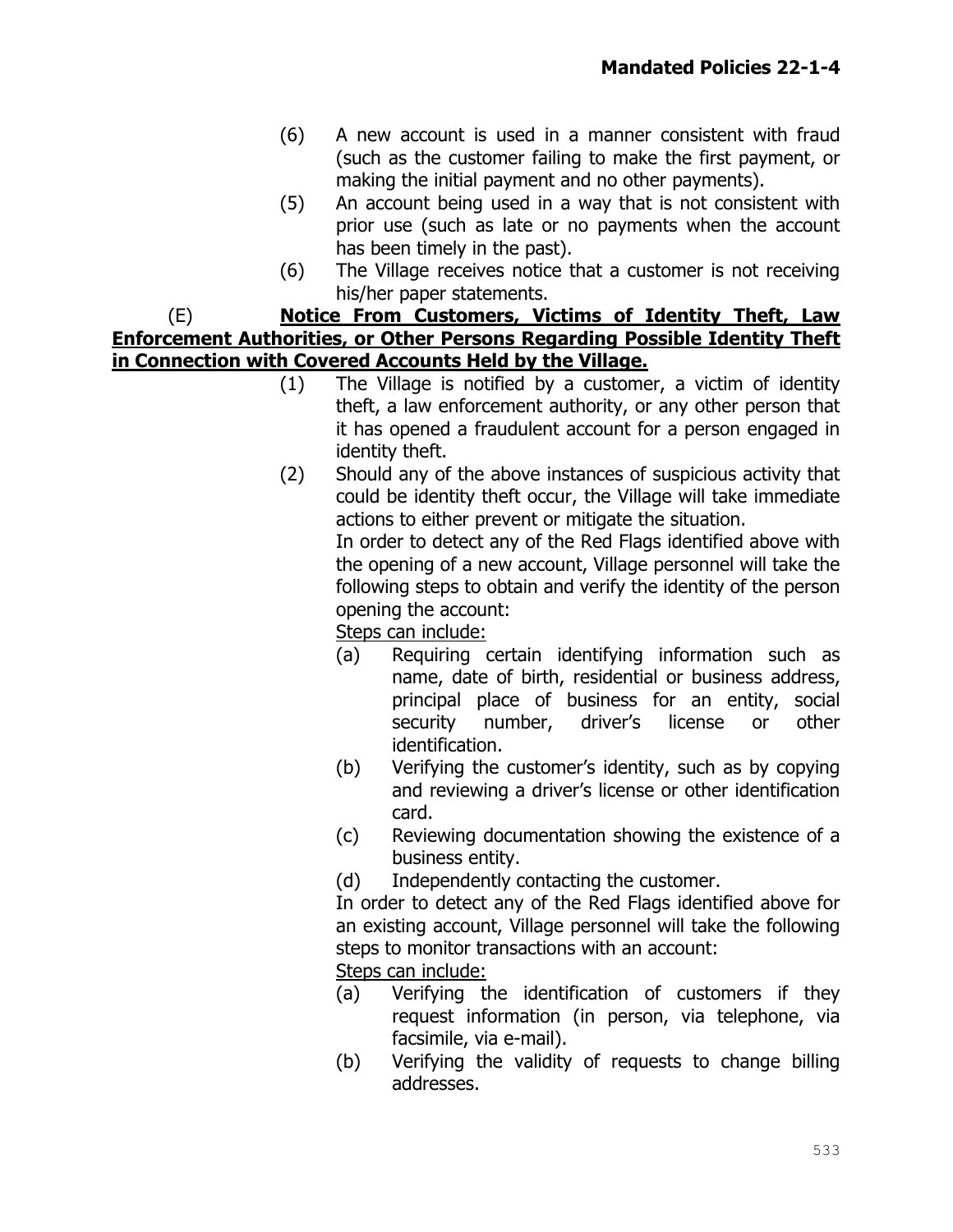(c) Verifying changes in banking information given for billing and payment purposes.

Responses to these Red Flags are commensurate with the degree of risk posed based on the Village's risk assessment. Appropriate responses may include the following:

- (a) Complete verification of identification for fraud, active duty, credit freeze or address discrepancy alert for any of these types of alerts found on a consumer credit report when applying for services;
- (b) Monitoring a covered account for evidence of identity theft or suspicious activity by placing on the Village's watch list;
- (c) Contacting the customer;
- (d) Changing any passwords, security codes, or other security devices that permit access to a covered account;
- (e) Reopening a covered account with a new account number;
- (f) Not opening a new covered account;
- (g) Closing an existing covered account;
- (h) Not attempting to collect on a covered account or not sending a covered account to a debt collector;
- (i) Notifying law enforcement; or
- (j) Determining that no response is warranted under the particular circumstances.

**22-1-5 DUTIES REGARDING CHANGE OF ADDRESS.** If a notice of change of address for an existing account is received and then within **thirty (30) days**  a request for a change to the account is made, the Village will assess the validity of the change of address or requested change to the account.

**22-1-6 UPDATING THE PROGRAM.** The Village will periodically review and update this policy (including the Red Flags determined to be relevant) to reflect changes in risks to customers or to the safety and soundness of the Village from identity theft, based on factors such as:

- (A) Experiences with identity theft;
- (B) Changes in methods of identity theft;
- (C) Changes in methods to detect, prevent, and mitigate identity theft;

(D) Changes in the types of accounts or services that the Village offers or maintains; and

(E) Changes in our business arrangements, including services provided and service provider arrangements.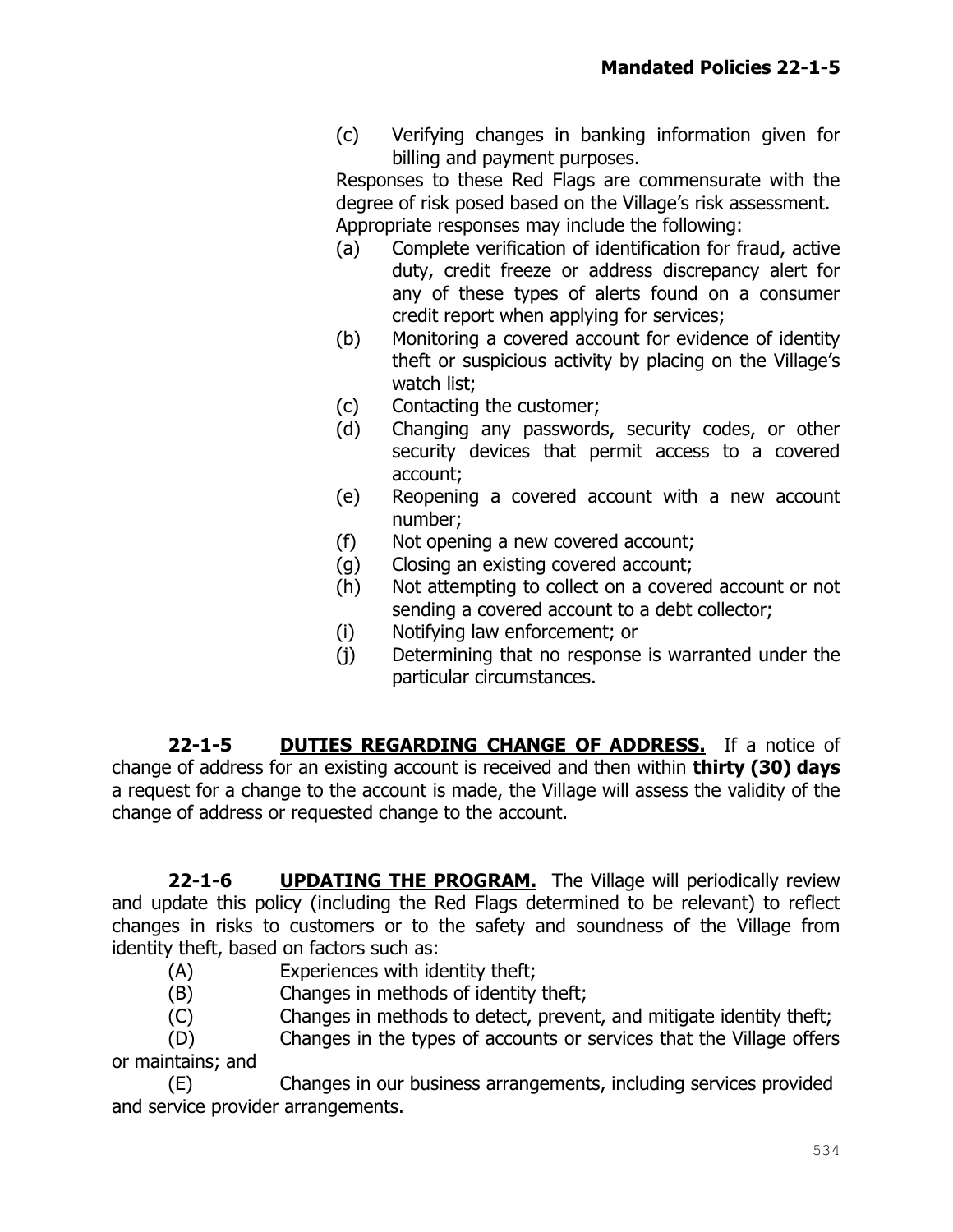After considering these factors, the Program Administrator will determine whether changes to the Program, including the listing of Red Flags, are warranted. If warranted, the Program Administrator will update the Program or present the Village Board with his or her recommended changes, and the Village Board will make a determination of whether to accept, modify or reject those changes to the Program.

## **22-1-7 PROGRAM ADMINISTRATION.**

(A) The ultimate oversight of the program is the Village Board. The Village Board has assigned specific responsibility for the Program's implementation to the Program Administrator.

(B) The Program Administrator will report to the Village Board, at least annually, on compliance by the Village with all identity theft issues.

(C) The report will address material matters related to the Program and evaluate issues such as:

- (1) The effectiveness of the policies and procedures of the Village in addressing the risk of identity theft in connection with the opening of covered accounts and with respect to existing covered accounts;
- (2) Service provider arrangements;
- (3) Significant incidents involving identity theft and management's response; and
- (4) Recommendations for material changes to the Program.

The Village Board will take any additional steps necessary to support this program.

**22-1-8 SERVICE PROVIDER ARRANGEMENTS.** The Village will oversee any service provider who performs an activity in connection with one or more covered accounts. The Village will take steps to ensure that the activity of the service provider is conducted in accordance with reasonable policies and procedures designed to detect, prevent, and mitigate the risk of Identity Theft and require the service provider to report any Red Flag to the Program Administrator.

**22-1-9 TRAINING.** The Village staff responsible for implementing the Program will be trained to recognize and detect Red Flags and properly react to unauthorized or fraudulent attempts to obtain customer information. The Village directs the Program Administrator to conduct annual training for all employees regarding identity theft and to supplement that training throughout the year as more schemes are uncovered.